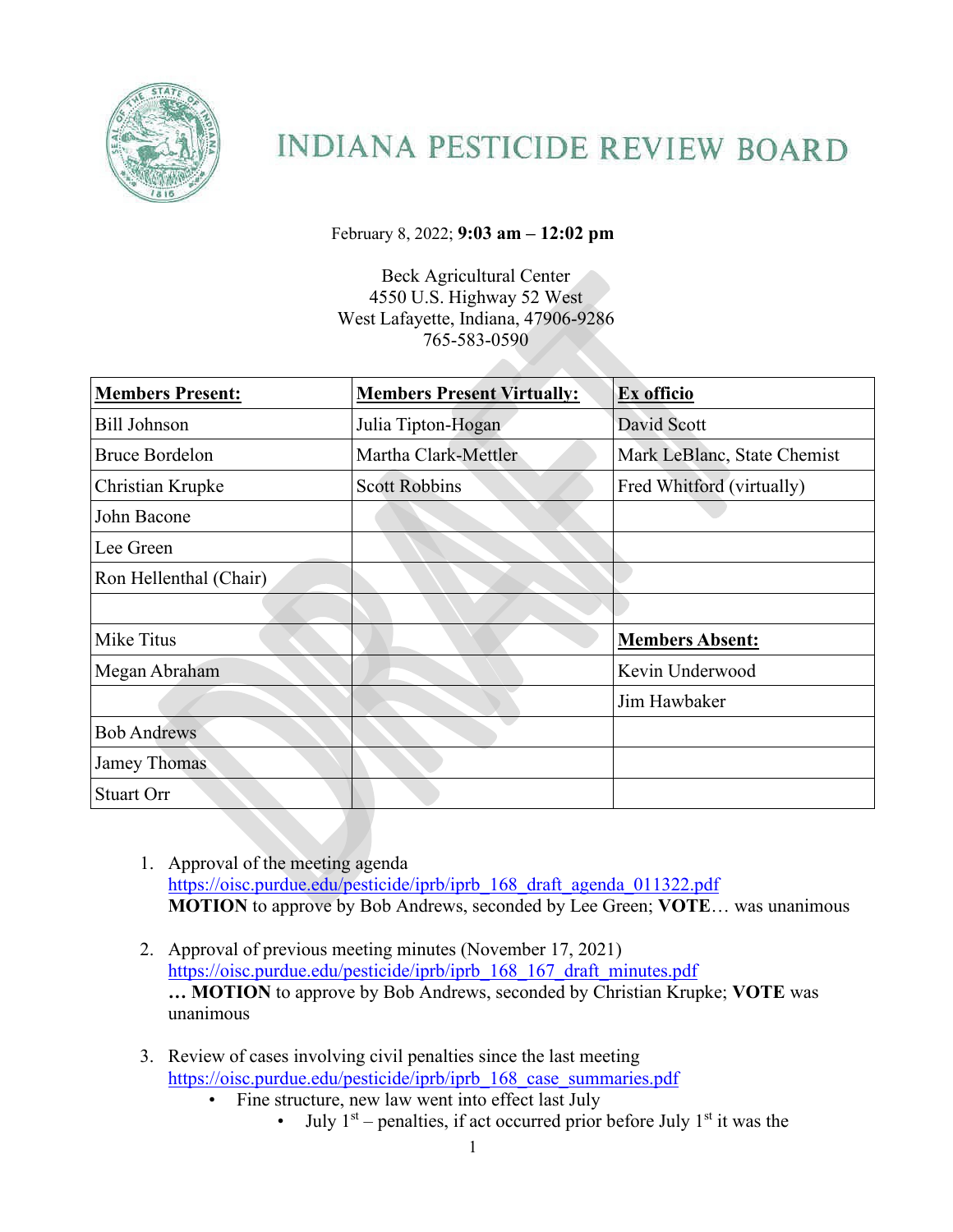assessed based on older structure

- Prior to July 1, penalty assessed to business
- After July 1, penalty assessed to applicator even though business may pay it.
- New penalty, misuse with an  $RUP = $1,000$
- Questions on what can be mitigated, options for abeyance
- When someone reports an unregistered pesticide is being sold by a retailer, is there a any notice that goes to the retailer
	- SSURO/AO issued against the product
	- Brick and mortar/retailer compliance assistance, locations are given warning letters on first count. Future violations will likely receive penalties
	- It is possible for all retail and distribution locations to know what is registered in the state of Indiana (state product search; NPIRS)
- PS21-0373
	- Dispute between two neighbors; alleged deliberate spraying of children
		- An article of clothing was sampled, but no significant residue was found
	- OISC routinely requests clothing samples and takes samples near the location of the alleged exposure.
- 4. Update on mosquito control drift mitigation efforts (Bob Andrews, Lee Green)
	- First training is 2/9/22
	- Goes back to 2021 when there were concerns about drift due to residential mosquito applications. It is a growing business
	- Sept, 2021: First meeting to bring industry together about mosquito control
		- Found out that one group, didn't know what the other group was doing/knowledge (biology, red flags, equipment, etc)
		- Began development of a training program
	- We are very committed to onsite, in-person training.
		- Worked across industry and stakeholders to create planning/programs
	- Next year, mosquito applicators will be part of Category 8

## **Discussion**

Julia: Is anyone grandfathered into Cat 8 from another category or will they have to do full training

Dave: We have no plans of grandfathering anyone into Category 8.

Leo: There is little content in Category 7A training or exam addressing mosquito management, no plans of grandfathering in

Julia: How do I know what you are going to teach in Category 8 will address the offtarget issues we are experiencing?

Ron: There is an entire training document/manual, it is very comprehensive

Julia: Concerns about safety – we already have two rules that the newer application technologies (fogging) will apparently break

Fred: PPP Category 8 training course, is high level. I see adding discussion related to the backpack foggers, application. Plan to include elements of the program that Bob Andrews & Lee Green are putting on.

Julia: Confused about formulations, persistence, pollinators

Fred: Recommend Julia goes to a training to see what is presented. Following the labels is very important

Dave: This is a work in progress; Fred has made a commitment/recognized that Cat 8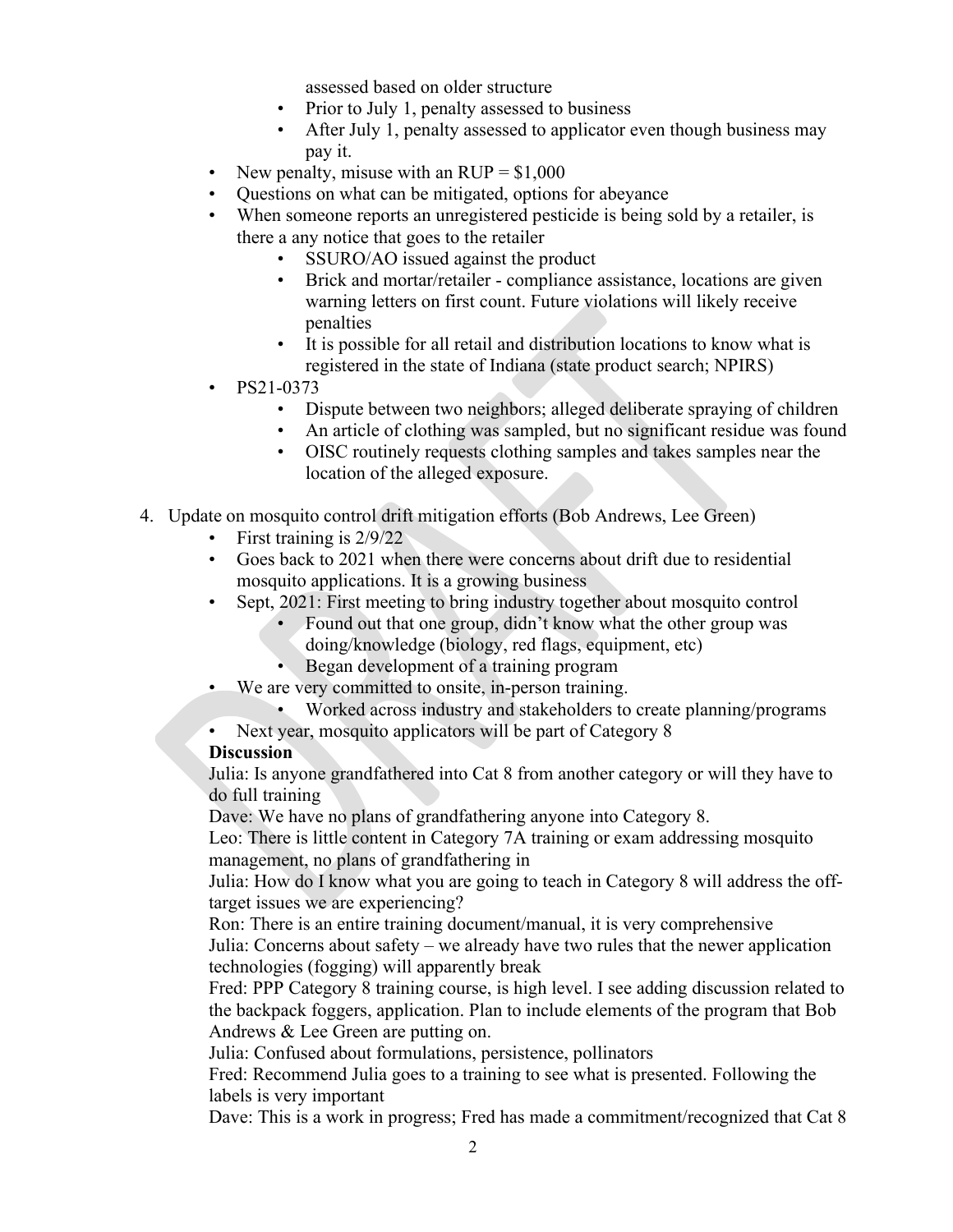needs to be expanded, updated (manuals, training, and exams). We can continue to address in the continuing education (CCH sessions). Proper products, adequate use assessments, labels are accurate; we are still working to figure this all out. We have questions to EPA to ensure the safety of residential mosquito control. Dave is drafting a white paper/issue paper with other SLAs to ask EPA questions related to these concerns. Where is Cat 8 exam in the queue to be revised?

Leo:  $4<sup>th</sup>$  on the list

Julia: Impact on children, concerns about previous work that we have done, Dave: OISC does not do our own exposure scenarios, personal health evaluations – we are defaulting and relying on EPA for a lot of this. We want to limit involuntary exposure.

Seth Dibblee (EPA Region 5): Do I understand that the material in this training is going to be exposure reduction tactics and other elements that are not identified on the label?

Lee: Yes, that is the main goal – best management practices. 1) chemicals have not been developed specific for mosquito control in 60+ years; because of the wide spectrum; the label language is not specific to residential mosquito control/backpack sprayers. Residential vs Community mosquito control needs to be clearly identified/explained.

Seth: the white paper/issue paper is going through the process to be addressed Fred: We will try to get this information incorporated into the April Cat. 8 training class.

Martha (virtually): Is OISC thinking about ways for neighbors to be aware/informed of upcoming applications?

Dave: Notification/pre-notification is a whole different conversation. Only notification requirement we have right now is for lawncare and schools. Posting of flag on lawn. There is a recommendation for community wide mosquito control, best business practices.

John: How would we follow up on the complaints? Is there going to be a mechanism for complaints?

Christian: There is a difference applications exposure risks for disease prevention vs quality of life for the target customer – a lot of these concerns (butterflies, children) can be mitigated if people are up to speed with that these applications have a lot more hazards. Take the fear/paranoia out. Include in the training, an explanation of the biology; reducing the fear (chance of getting West Nile in your backyard… cost/benefit?)

Lee: Yes, in the training it specifically states not to make health claims on residential applications. There are minimum locations where "resting site" applications will take place. That is where application should be targeted.

Julia: To Dave, in your white paper – are you going to discuss notification? Dave: Not at this point. EPA might ultimately identify that notification is a necessary mechanism to mitigate risk, but for now that is not our objective.

Rick Perdue (IOMA): In the Landscape Industry, we treat for insects all the time, it seems that the whole concern is with the mister/fogger. What if the lawn was treated with larger droplets?

Lee: the benefit in the mister is the coating of the bottom of the leaves with finer droplets. More product is used with larger droplets. Misters aren't new they are just popular in achieving the objective of good lower leaf coverage.

Christian: Do we talk about efficacy? Does it work? How well does it work?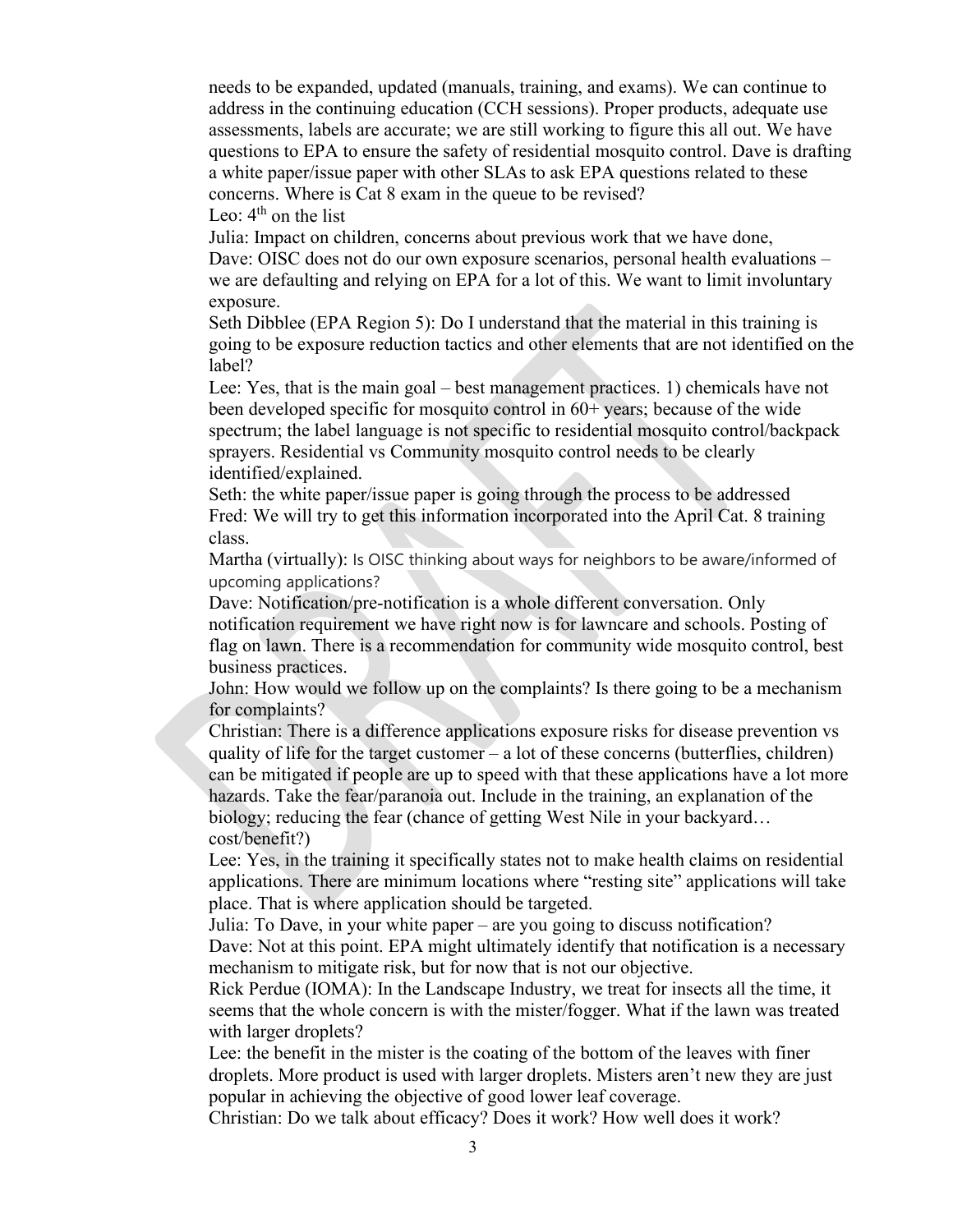Dave: We talk about this in the registration process, every day. We do look at efficacy. Does the board talk about efficacy – with 25(b), we typically don't with Section 3. If it doesn't work, someone is going to figure that out (extension specialist, growers, etc) It's not off the table but we don't get in the weeds on it.

5. Drift data review for 2021 & dicamba herbicide update for 2022 https://oisc.purdue.edu/pesticide/iprb/iprb\_168\_drift\_data.pdf

Dave presented the information in this link. Discussion...

Megan: Is this happening all over the country or just a concern of the top 10 soybean states?

Dave: It's mostly the top 10; but dicamba is overwhelmingly impactful to soybeans

If the board wishes to take a vote, or make changes, we can. OISC proposes we stay at least where we are. The number of dicamba complaints is still not ideal. Christian: Things are about as reasonable as can be expected. What is one thing you would recommend to reduce numbers even more?

Dave: Moving the date up even more. June  $1<sup>st</sup>$ , most of the violations would go away. What is the balance of protection we can put in there to still allow our growers to utilize the technology?

Christian: So, Bill, what if we move it to June 1 or 10?

Bill: When the drift numbers were so high, adoption to DT was increasing. This growing season, the number of acres of DT soybeans being planted in IN is going down. Post-emergent spray season – we had more application dates than in years past. The market is reacting, there is a continual decline. Many are moving over to 2,4-D tolerant soybeans.

Bruce: Will 2,4-D data go up?

Dave: most 2,4-D complaints come from burn down applications earlier in the season, not OTT applications.

Bill: Takes at least 10x as much 2,4-D than dicamba (soybeans are more sensitive to dicamba) to illicit an exposure response.

There was no proposal by the Board to change the HVH designation or the current June  $20<sup>th</sup>$  application cutoff date.

- 6. New Endangered Species Act (ESA) & runoff restrictions on Enlist herbicide labels [https://oisc.purdue.edu/pesticide/iprb/iprb\\_168\\_enlist\\_herbicide.pdf](https://oisc.purdue.edu/pesticide/iprb/iprb_168_enlist_herbicide.pdf)
	- Product registrations expired  $1/12/22$ ; decision/revised labels
	- "likely to occur" language (enforceable or not?)
	- We might be looking at the future of herbicide label mitigations.
	- Support of the board in providing next steps/training support
	- EPA's Endangered Species Announcement. Identify EPA's concern with being sued recently. Balance act to comply with ESA and have products registered for use
	- Enlist Press Release: "likely to adversely affect listed species…"
		- o Approximately 200 counties in the USA are listed
		- o No Indiana counties

## **Discussion**

Martha: How frequently do the bulletins change?

Seth: Bulletins change on a rolling basis; but typically updates in the EPA system once per year, unless there is some significant development in information/habitat (e.g., a newly listed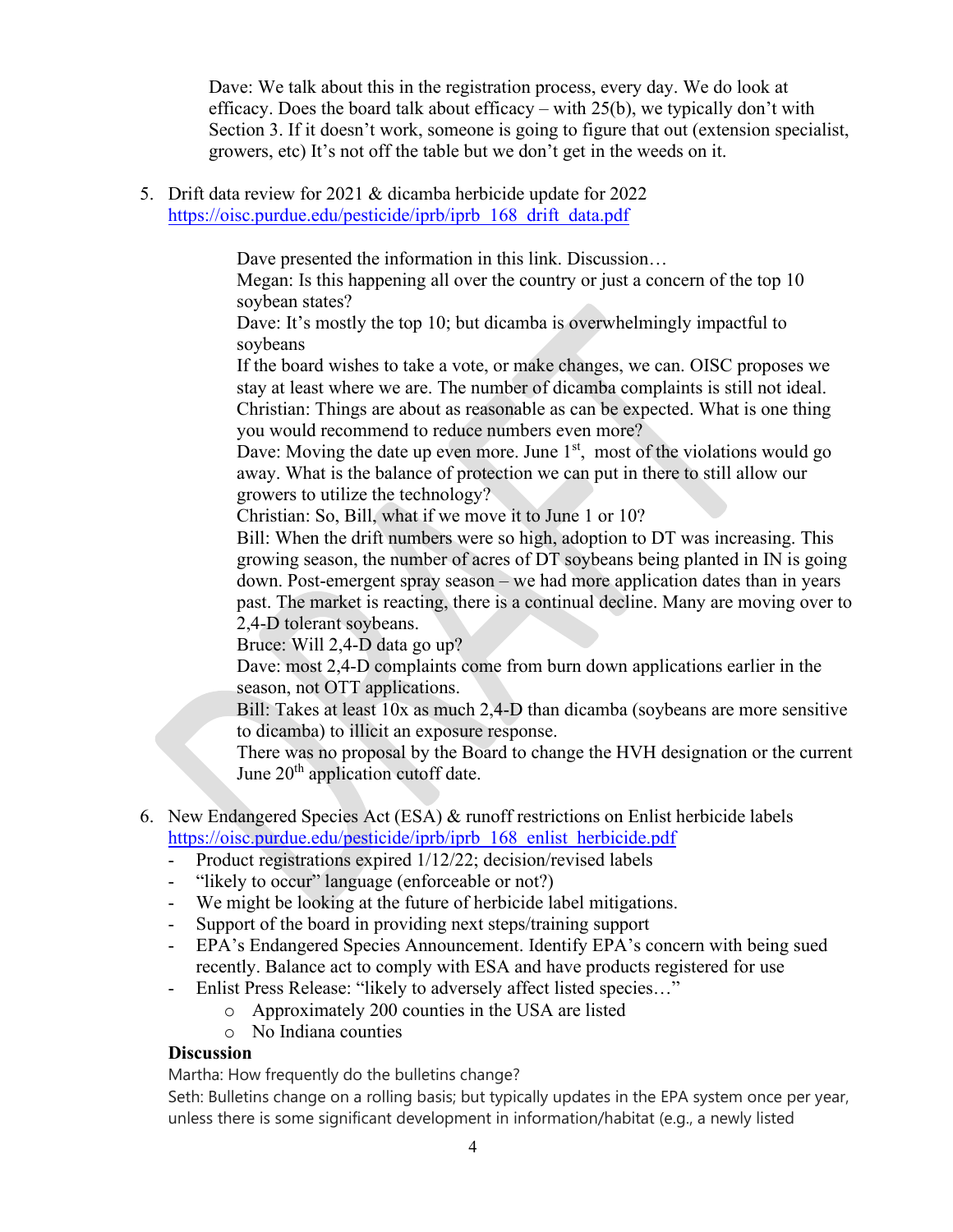species).

Christian: Regarding the runoff mitigation credit slide, a lot of IN will easily make the 4 or 6 credit requirements. Tillage in soybeans are going to help a lot; it's not going to be hard to get there. Check the soil data and see if there is going to be any major concerns with the basic details for Indiana. Conservation program signups.

Bill: this may not be as hard as it looks. Mike, for applicators – what does this mean for your group? Responsibility on the applicator

Mike: complying with the blooming vegetation restrictions may be the most challenging. Ok, so another label I can't follow. We need to be more vigilant.

Bill: if you put more of the burden on the owner of the ground; in the long term, conservation items that relate to the land may be more beneficial.

Jamey: we'll see when this gets to other labels – re-registration review, registration was about to expire, litigation. Defense from litigation for registration decisions is pretty tough – EPA just didn't do it without cause. It is so difficult and puts a barrier on newer

technology. ESA "jeopardy" language is very important, EPA is getting closer to that concept. Language on the label is driven by litigation.

- 7. Update on rulemaking process for draft revisions to pesticide rules https://oisc.purdue.edu/pesticide/iprb/iprb\_168\_355-IAC-4.pdf
	- Dave: this draft is the same as that voted on at the last meeting with the exception of the wind and weather requirements having been removed from all recordkeeping requirements except agriculture application records.

## **Discussion**

John: this would not apply to mosquito applications discussed earlier Bruce: would non-ag need to take any wind speed/direction? Dave: No

Ron: noted default 75% passing score on all certification exams has been deleted, can Leo, provide brief explanation about setting exam pass/fail scores?

Leo: the rule that is being changed, previously said 75% or set by committee. For the last 30 years, we set the pass score by subject matter expert committee. Same people that work with OISC in the specific exam development. We rewrote this section of the law, will be established by OISC with consideration and recommendation of the committee.

Dave: we are in the process of revisions to certifications because EPA has made changes to the federal requirements.

Leo: We can look at values, assessment, P-values. Percentage of individuals that have gotten the question correct. We feel setting an arbitrary passing score in rule without considering the difficulty of the measurement tool (the exam) would be arbitrary and capricious.

**MOTION** to approve this draft for preliminary rulemaking by Bob Andrews, seconded by Mike Titus; **VOTE**… was unanimous

[https://oisc.purdue.edu/pesticide/iprb/iprb\\_168\\_355-IAC-5.pdf](https://oisc.purdue.edu/pesticide/iprb/iprb_168_355-IAC-5.pdf)

**MOTION** to approve this draft for preliminary adoption by Bob Andrews, seconded by Bruce Bordelon; **VOTE**… was unanimous

https://oisc.purdue.edu/pesticide/iprb/iprb\_168\_355-IAC-1.pdf

Dave: this draft is the same as that voted on at the last meeting except for Sec.1-5-4; requiring commercial applicators removing granular fertilizers and pesticides from nontarget impervious surfaces following application. OISC estimates that 90% of the industry already complies with this long-established BMP, but the intent is to create regulatory